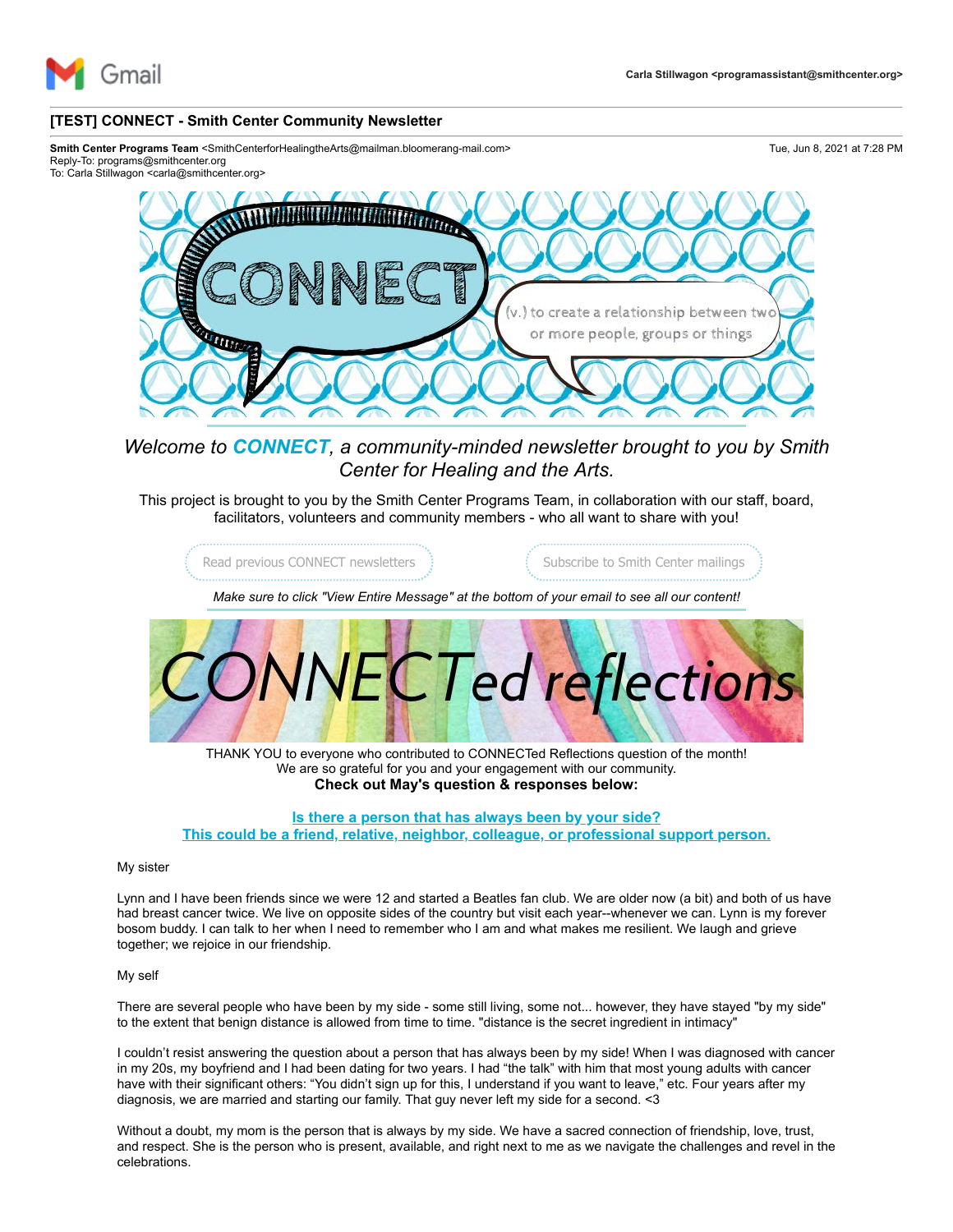My dad (and my dog)



*You may think of Self-Care as something that distracts you from the interesting and creative aspects of your life – time consuming but necessary, like needing to change the oil in your car every 5,000 miles...*

*The real truth is that Self-Care is a practice that can draw us closer to the sanctity of life. If we do not recognize and value the life in our own selves, how can we learn to value the life in others? Integrity, in its simplest yet most profound form, requires that our intention toward life be coherent and whole and that we each practice being harmless and compassionate – not only toward the life in others but also toward the life that is uniquely our own.*

As we close our **Read with Smith Center book club** discussions today on *[Kitchen Table Wisdom](https://u4479449.ct.sendgrid.net/ls/click?upn=3sgrXn5Ev5tKVcoBK0A6CoR2vYnjoE5lS-2B2i8gOVFrJ8clXrRf6TJK0nb3wKwgP0lqfrhfoIiGUGVTyL-2BuHY-2BNB8G-2Fy92csOLN9Fj1s9OuCQtHeBGjhAGcebiWItbvYDPcUJVdv0x0FCv5DrrmMDUR-2FRH1BHRHCymZFAaHE0U-2BHeXApq0oeCl0Dr4b-2BRPP0a3zwq1W40fk4y4teokUB69LDIBPp0jStlzlO7y-2F9P4CmYyzQUlfkoMFpWVFK4lfrECjhz_5WEKUCHOOKEmpAePquxKW8mz8KxSlNJE8q6LGByFHASLHkY3PAVnX0uan0usBqR4ZgOg70CAYmaHqAqs2ECz4MumhDSU6e2ReAjaDnJuqUHldRl5mHPEZeH8qDbsz4upOVhRTCNwmJdk0qm0AHNnBguz9SC8jjNY6obgMh4owxlhzSZqhDwPJdYrNCZI3dv0naBj9rRUXsdj-2Fo38faard7JXSkyl-2BbU7GThiwHWNCylYOail905Q5XFt5GL55d5SksqFh0zfPOZzMtpWJnm5Ge55ZOazNWCQS595HRrs3eFfYNRbGqpOA9L-2FjV0-2F04i1rfnoNzxrecZhBp2e6kio7XTW6DVLMw-2BGwAMGy-2BhNx-2BVSczLlTf-2BuCZD-2BDWUsTHw2aNi2-2BzdRow1xFVSkHIANeA-3D-3D)* by Rachel Naomi Remen, it feels right to pass on more of her wisdom to all of you.



[Click here to access some simple, self-care practices from Rachel Naomi Remen.](https://u4479449.ct.sendgrid.net/ls/click?upn=h01KiVVX1GutnfgMP0siTD2qyw6GVt01SC93-2BzZWG16d6-2BihNmZvJQYUnv13HpNQkTDEA0HtNNLXQAABPlqXIW-2FjhyodD5h7ivj03mDj-2BoI-3D75DG_5WEKUCHOOKEmpAePquxKW8mz8KxSlNJE8q6LGByFHASLHkY3PAVnX0uan0usBqR4ZgOg70CAYmaHqAqs2ECz4MumhDSU6e2ReAjaDnJuqUHldRl5mHPEZeH8qDbsz4upOVhRTCNwmJdk0qm0AHNnBguz9SC8jjNY6obgMh4owxlhzSZqhDwPJdYrNCZI3dv0naBj9rRUXsdj-2Fo38faard7JXSkyl-2BbU7GThiwHWNCylYOail905Q5XFt5GL55d5Sx9W-2Bm7-2BkgtvMtBuJnKJFfdPKG5AcNv1hyMh8XUM4ydqmpgj4wD01OXPhXLvyQHpFOO7Pfd-2FQCQlM9nh4UxiJTakhRzlHeDECYWNaGfRVK5G9mvFC9mmt0itAL1hn1KdVljld6EiPhtKqj-2F522TaKSw-3D-3D)



**Advice from a River** 

Go with the flow

Slow down and meander

Go around the obstacles

**Stay current** 

The beauty is in the journey  $\overline{ }$ 



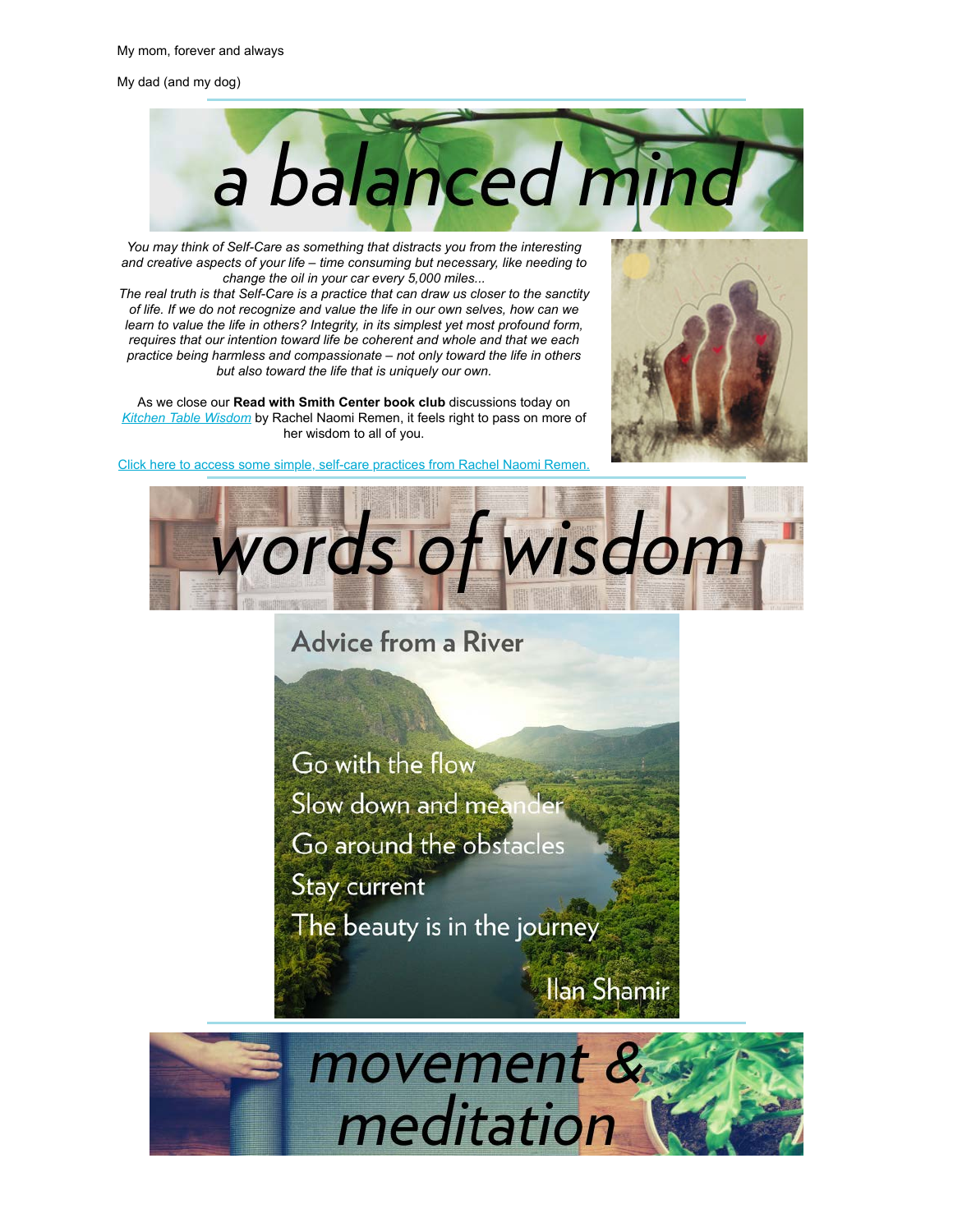Joy (Mudita) Meditation - Jack Kornfield

Let yourself think of someone you care about. Picture them, remember them, see them in your mind's eye or hold them in your heart. Imagine their happiest moment as a child. Then begin to wish them well: "May you be joyful. May you remember that child of spirit that was born in you. May your joy increase. May the causes for happiness and joy grow stronger in your life." Then imagine this person wishing the same for you.



*Usually, history is written only by the powerful. When the history of COVID-19 is written, let's make sure that doesn't happen.*

*The goal of the Pandemic Journaling Project is to make sure that ordinary people struggling through this pandemic have their voices heard, and their experiences remembered.*

*Make sure what you and your family are living through is not forgotten. Join the Project, and start telling your own story. You don't need a computer, and you don't even need to write anything to participate. All you need is a phone. It's easy, and it will only take as long as you want to spend - as little as 15 minutes a week.*

Researchers at the University of Connecticut present an exciting, creative opportunity - especially for those of us who dabble in journaling already. This could even be a mindful 15-minutes each week to take a few deep breaths, think back on your week, and practice gratitude with family or a group of friends.



[Click here to participate in the Pandemic Journaling Project with the University of Connecticut.](https://u4479449.ct.sendgrid.net/ls/click?upn=3sgrXn5Ev5tKVcoBK0A6CnGR0UONbLcmbOBHrPhe1uwgI1Uz-2FXtYIYmqg3jnMt0DTWf2-2B7z9Edk8ex1G4gdPzlsr9x1jCE-2BdhtFbfbyc-2Bdg-3DMEle_5WEKUCHOOKEmpAePquxKW8mz8KxSlNJE8q6LGByFHASLHkY3PAVnX0uan0usBqR4ZgOg70CAYmaHqAqs2ECz4MumhDSU6e2ReAjaDnJuqUHldRl5mHPEZeH8qDbsz4upOVhRTCNwmJdk0qm0AHNnBguz9SC8jjNY6obgMh4owxlhzSZqhDwPJdYrNCZI3dv0naBj9rRUXsdj-2Fo38faard7JXSkyl-2BbU7GThiwHWNCylYOail905Q5XFt5GL55d5Sxqh8Lp17ebvzYyKh5eUM2GEP3k5u-2F05tehdLMqWle8KapOkmRPXSk-2F5lMOe5gxR9f0lje60TGEhDwBgBNs0SL9RjPCpn9td6HfLaTjJrJfHKHb0MAtYJlYe2-2BXv-2BiF9kNTDS5sddQGpcJGRQ5t2jkQ-3D-3D)

Welcome to *[Nurturing Resilience!](https://u4479449.ct.sendgrid.net/ls/click?upn=3sgrXn5Ev5tKVcoBK0A6Cpe-2BSlO1vPLgoqB6W1XeqY06zOXUsp420f-2BgYcp9T1mgCA5wH0h7r9vxRHIa3T7CKev7lTXlvPbykXAv8FP20pz0Wp-2FuxI2nf0CRf3HTSVlKFt8gaBcQPLJvZg7pHg1vsg-3D-3DiPCU_5WEKUCHOOKEmpAePquxKW8mz8KxSlNJE8q6LGByFHASLHkY3PAVnX0uan0usBqR4ZgOg70CAYmaHqAqs2ECz4MumhDSU6e2ReAjaDnJuqUHldRl5mHPEZeH8qDbsz4upOVhRTCNwmJdk0qm0AHNnBguz9SC8jjNY6obgMh4owxlhzSZqhDwPJdYrNCZI3dv0naBj9rRUXsdj-2Fo38faard7JXSkyl-2BbU7GThiwHWNCylYOail905Q5XFt5GL55d5Sk9fHX9ki6WVGDfA5gSf7MXRgikO9wmA5UzET74AtvbjO9L16Iskr0MjWHfLWliOlPaGJAPrAg0W588mwiAcj9S5IPMgQnrr1mv1gVwIE1FUREueznRn9JO1VvhyYi2MUfWTGAU6A02dpuJz1MRBqAQ-3D-3D)* Here, you'll find short somatic practices to help you return to an embodied sense of resilience, a mindset and physical state where you feel connected to your own essence, to loved ones, to nature -- and where hope, creativity, and transformative action with the world around you becomes possible, even during moments of transition and uncertainty. Facilitated by Yael Flusberg, a yoga therapist and coach, who teaches a weekly gentle yoga class for Smith Center.

Too much of our precious energy is tied up in knots of avoidance: the people, places, emotions, commitments we don't accept as being part and parcel of our lives. When we don't accept our lives and bodies as they currently are, we cut ourselves off from depths of emotion that lead to wholeness and healing. That disconnection is the void of resilience. Using Tara Brach's RAIN of compassion (Recognize, Allow, Investigate, Nurture) we become honest about the suffering avoidance has caused us, and we can take small steps toward freeing up our life force, or even Amor Fati, falling in love with our fate.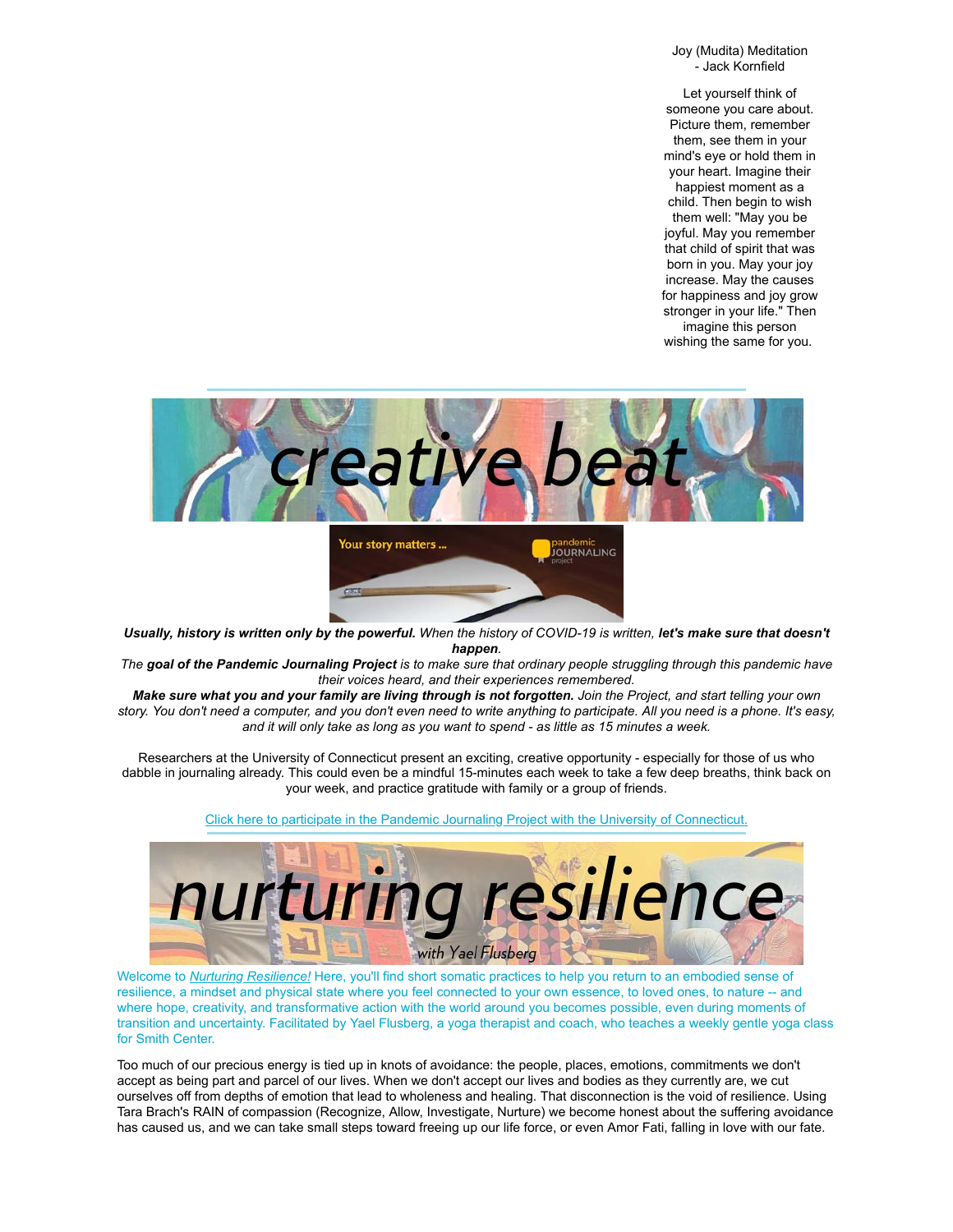*Yael Flusberg, C-IAYT, E-RYT500, RM/T, MS*



**Diagnosis: April 2004 Black Pepper Gingerbread\***

I was stuck in a robust case of denial. A few symptoms screamed for immediate attention, but I wasn't responding except to try to move up my annual gynecology checkup. I called and left messages, but there was no return call. I was preoccupied with my mother's anticipated visit during my children's upcoming spring vacation from elementary school. My appointment was less than two weeks away. I decided simply to wait.

Preheat the oven to 375 degrees. Grease a 9" square pan.

My gynecologist was enraged upon examining me. "Don't you feel how hard this is? I will make your appointments for you. You'll have a mammogram within the week." She was referring to the hard lump in my right breast where the nipple had retracted. Confirmed: I was in trouble.

¼ pound unsalted butter ½ cup packed dark brown sugar 1 cup dark molasses

I headed down to the screening on a Tuesday dizzy with a swirl of thoughts. I went to a small locker room to undress and lock up my valuables. From there, I proceeded to the closet-sized ante-room to the screening room wearing a blue-paper cover and my sweater. I was told to return to the ante-room after the mammogram. I had just barely sat down after the procedure when a nurse arrived to inform me that they needed to complete further diagnostics. "The team is not ready for another ninety minutes, so you have time to leave the building. There's a Starbucks a block away." I returned to my locker and fumbled my way back into my clothes.

- 1 teaspoon spicy brown mustard
- 2 tablespoons instant coffee powder

I needed to go further away than a block, and a cup of coffee was not going to provide the mind alteration I required. I called my husband. He offered to come down, however, I explained there was not much he could do. "Besides," I told him, "I'm a moving target. I'm going to see that show at the Sackler Museum about Buddhism." "You sure? Call me if you change your mind."

The Buddhism exhibit took up three subterranean rooms in the Sackler. I walked through it quickly, impatiently. My simplistic notion of relaxing the mind through osmosis was not panning out. Music played softly in the background including the sounds of the gong on display. That sound helped me take a deep breath. Still, I could think of nothing but what loomed before me at the hospital. I left the exhibit and walked back to the Metro.

Two eggs beaten Pinch of salt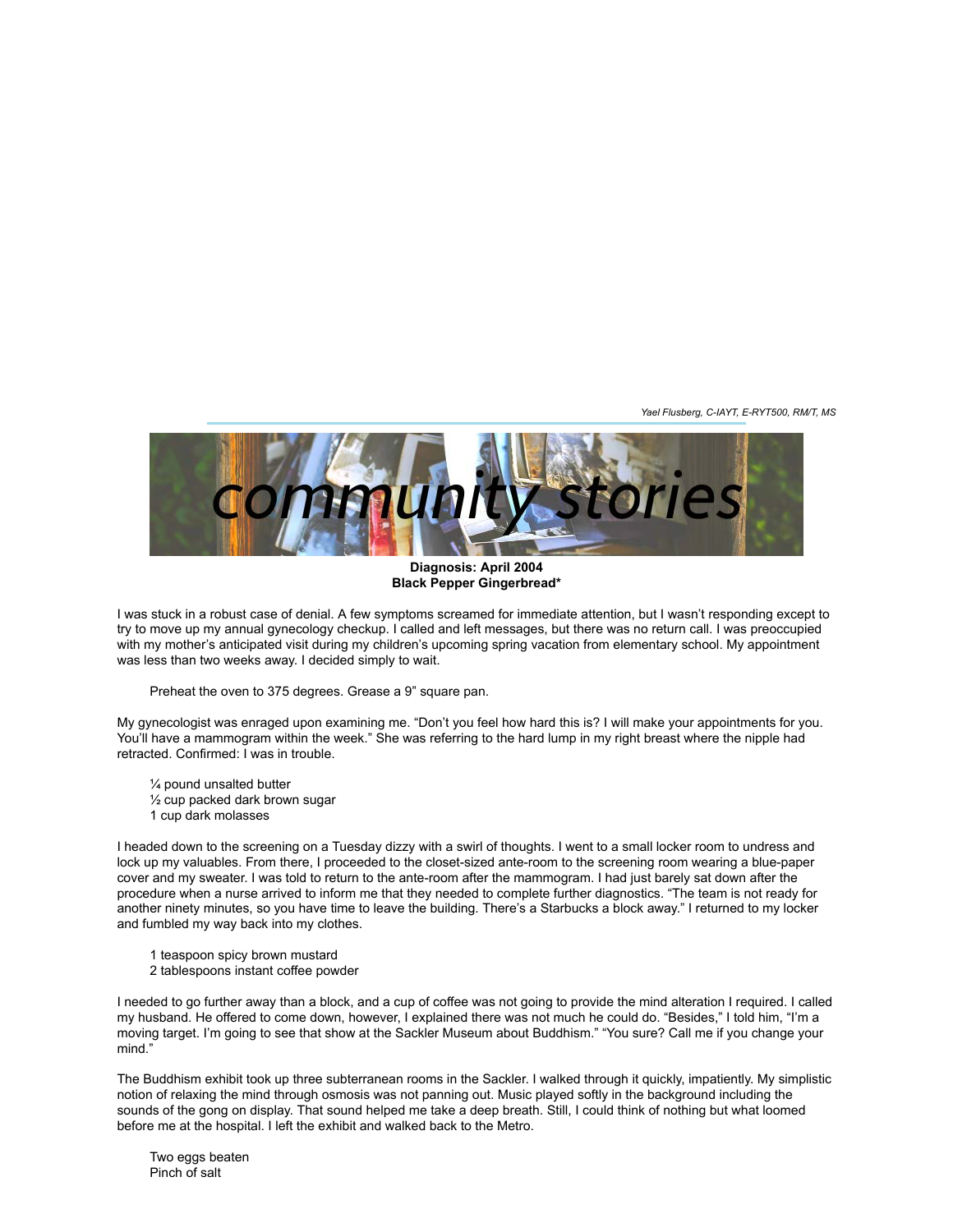Now back in the basement of the hospital, I was ushered into a side room and told to lie on what resembled a cafeteria table. I removed my clothes from the waist up – no time for the blue gown. The surface of the table was hard and cold, covered only by a sheet. The room was chaotic with other techs and their patients. A nurse drew the curtain around my bay to prepare for the next step, a needle biopsy. She was clear: it would hurt, but it would be quick. She informed me that the tool they use to retract tissue from the tumor makes a loud punching sound, like a carpenter's staple gun. She demonstrated this a couple of times so that I wouldn't flinch during the procedure.

1 teaspoon of ground black pepper

She asked if I wanted the breast surgeon to walk down the hall and hold my hand during the biopsy. I had met the surgeon at prior consultations, my medical file flagged due to family history. "Oh yes, I do!" My thirty-something surgeon with her orangey-red flowing hair arrived promptly, and leaned over the table to grasp my hand as the staple gun was placed next to my rib cage. It too was cold and metallic against the skin. She reassured, gripping my hand a little harder. It was over within seconds.

- 1 tablespoon ground ginger
- 1 teaspoon ground cinnamon
- ½ teaspoon ground allspice

Three days later on a Friday, my husband and I appeared at the Breast Care Center at the hospital, leaving my elderly mother to watch over our children. We met with the surgeon and her nurse assistant - an older, attentive Danish woman. Sitting across from us at a large, round conference table, they told us that the cancer was invasive, and required an extensive surgery, chemo and radiation. This would entail seven months of active treatment. I would lose all of my hair, including my eye lashes. They reserved an operating room for four days later.

"Do you want to consider breast reconstruction? Now is the time to have everything done at once," the surgeon pressed. "I can't decide about these options now. Just get the tumor out." My thinking, clouded by panic, was based on the experiences of two of my three half-sisters, both of whom had radical mastectomies several years prior. The cancer struck all three of us at the same, peri-menopausal age. Neither half-sister had breast reconstruction, and they cautioned against it.

Once back at home, I broke the news to my mother sitting on the living room couch. My son was on her knee; my daughter on mine. Behind their backs as we jiggled them up and down, she looked at me inquisitively. I shook my head back and forth, and mouthed "bad." No words were exchanged until the kids were out of the room. My mother departed before the surgery took place, wanting to "clear the decks" for a sibling to come help with the children and other household needs.

2 teaspoons baking soda 2 and ½ cups flour 1 cup very hot water

To the soundtrack of ABBA, the surgeon removed a 5-centimeter tumor and 31 lymph nodes from my right arm, 12 of which were positive. The operation was considered a success because the margins around the tumor were clear of cancer. When I interviewed a radiation doctor, his first words were: "Nice cut," referring to my surgeon's handiwork, an 11" scar across the right side of my chest. "Nice to meet you."

Pour and scrape the batter into the pan and bake for 45 minutes, or until the cake is springy and a tester inserted in the center comes out with just a few crumbs clinging to it. Cool in the pan on a rack for 10 minutes. Makes 9 to 12 servings.

My family and I survived the cancer.

\*Recipe from *One-Pot Cakes* by Andrew Schloss with Ken Bookman

*Maude Fish, Healing Circle for Lymphedema Facilitator and Program Participant*



Today's recipe for *Puy Lentils, Asparagus and Watercress Salad* is brought to us by Chef Cathryn Pethick.

*Summertime- the season of Pitta in Ayurveda, with its heat and humidity- is a time to favor foods with tastes of sweet, bitter and astringent. Think all the sweet fruits- berries, melons, ripe peaches, nectarines- the slight bitter/astringent tastes of most leafy greens, and the inherent astringency of legumes. The sweet, bitter and astringent tastes will help balance the excess heat our body may collect through*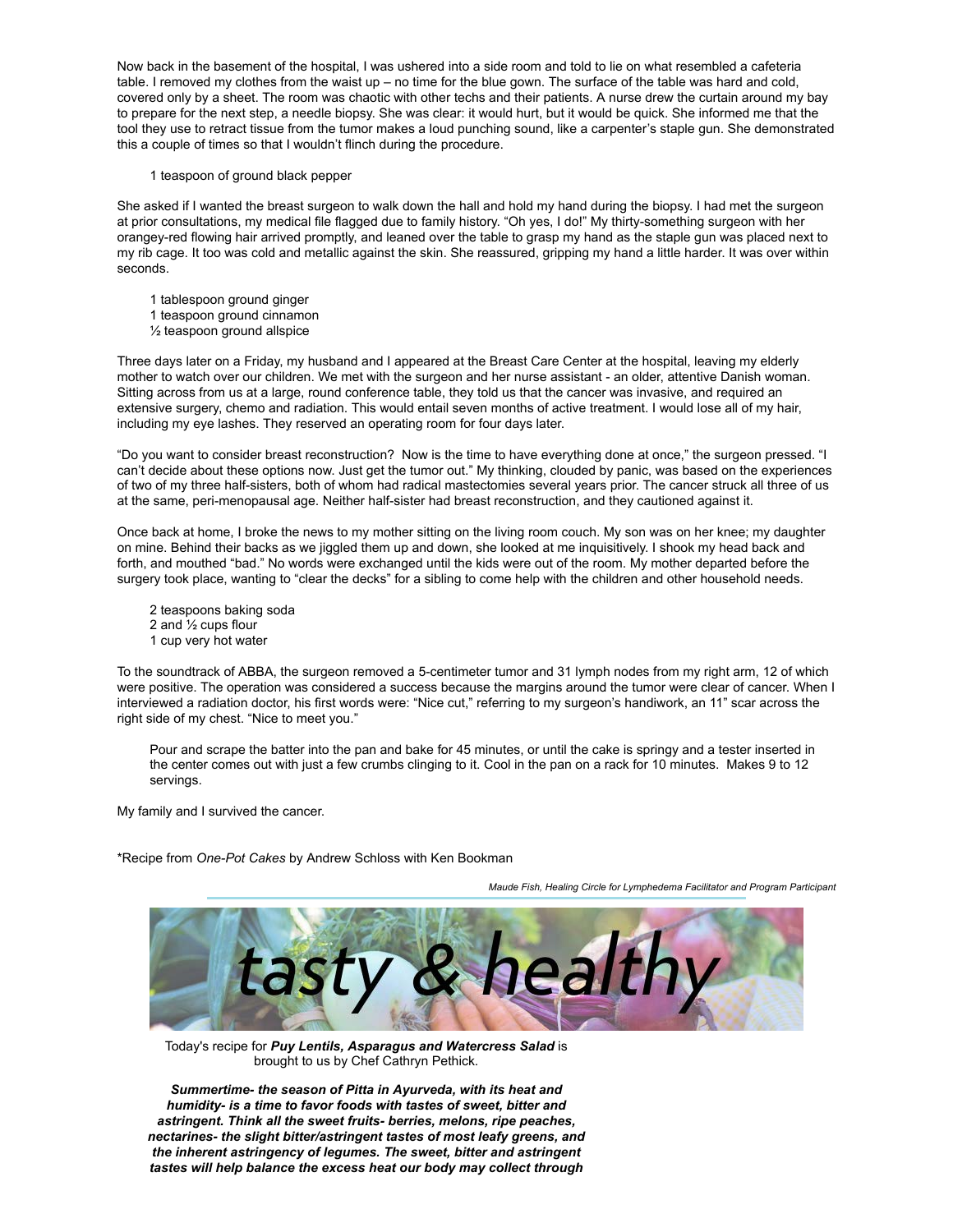*the summer months. It's a great time to relax, chill by the sea, the pool, or even barefoot in the morning dew, and keep your cooking projects simple and straightforward. Here's a super-nutritious dish I love right now.*

> [Click here to download the recipe for](https://u4479449.ct.sendgrid.net/ls/click?upn=3sgrXn5Ev5tKVcoBK0A6CgAHr74k0xcNCOw-2B-2F3C0qbclpov4UALDxxb0fS7hpvv2fWYtA0DBLLQ9xl-2BNyQwVgPoacRFVhuQJsnyKl1HJoXoN0wBjvs38un21eTniwCK5L2GRr7M-2FCHpJOiAHnD0fPvq1FgkXuPWtvRc9bX9-2B-2BweXxK8AMtWLOHc0KS75ow-2B5uHXt_5WEKUCHOOKEmpAePquxKW8mz8KxSlNJE8q6LGByFHASLHkY3PAVnX0uan0usBqR4ZgOg70CAYmaHqAqs2ECz4MumhDSU6e2ReAjaDnJuqUHldRl5mHPEZeH8qDbsz4upOVhRTCNwmJdk0qm0AHNnBguz9SC8jjNY6obgMh4owxlhzSZqhDwPJdYrNCZI3dv0naBj9rRUXsdj-2Fo38faard7JXSkyl-2BbU7GThiwHWNCylYOail905Q5XFt5GL55d5SzsZoJ6PoH2xTzAKEjs-2F8vug6QNUMg-2FVO242m0We1FKWOQMx-2F1Odl7BAr7iNwbE5bOygzPkydDmCA4c9jC7eYG3fgkNZFe3Z1U17xSqQ8KCJQtfDhaxbjGgCkUfXsPAOOFswz1RAZGxJLZEKVZ67VCg-3D-3D) [Puy Lentils, Asparagus and Watercress Salad.](https://u4479449.ct.sendgrid.net/ls/click?upn=3sgrXn5Ev5tKVcoBK0A6CgAHr74k0xcNCOw-2B-2F3C0qbclpov4UALDxxb0fS7hpvv2fWYtA0DBLLQ9xl-2BNyQwVgPoacRFVhuQJsnyKl1HJoXoN0wBjvs38un21eTniwCK5L2GRr7M-2FCHpJOiAHnD0fPvq1FgkXuPWtvRc9bX9-2B-2BweXxK8AMtWLOHc0KS75ow-2B5PcjR_5WEKUCHOOKEmpAePquxKW8mz8KxSlNJE8q6LGByFHASLHkY3PAVnX0uan0usBqR4ZgOg70CAYmaHqAqs2ECz4MumhDSU6e2ReAjaDnJuqUHldRl5mHPEZeH8qDbsz4upOVhRTCNwmJdk0qm0AHNnBguz9SC8jjNY6obgMh4owxlhzSZqhDwPJdYrNCZI3dv0naBj9rRUXsdj-2Fo38faard7JXSkyl-2BbU7GThiwHWNCylYOail905Q5XFt5GL55d5SUvl1Fy54x1ZmdLFopsjGeghD1LiBsPXY6r5IUb0DtHOmmGUyZBbP9JwSxxBaewbLGkfIHScxOSW7tq5WSfZ51WFZ5BR7nbg-2FcP6MS6vgHeJBa-2BVqY3LEp5HeyhEv-2BwN60dhFmUt699CrMe4Sto-2FZlg-3D-3D)



shared ideas

### **Black Family Cancer Awareness: Engaging the Generations**



Black Family Cancer Awareness: Engaging the Generations

*Join* the [Society for Integrative Oncology](https://u4479449.ct.sendgrid.net/ls/click?upn=3sgrXn5Ev5tKVcoBK0A6Cq2-2BaVU2fRwwbK3p2IiZdztaRq2eRRHdg-2FtixZ-2FjJQ9OkRn0mJDYIyrFK5FVgOlHAA-3D-3Dt807_5WEKUCHOOKEmpAePquxKW8mz8KxSlNJE8q6LGByFHASLHkY3PAVnX0uan0usBqR4ZgOg70CAYmaHqAqs2ECz4MumhDSU6e2ReAjaDnJuqUHldRl5mHPEZeH8qDbsz4upOVhRTCNwmJdk0qm0AHNnBguz9SC8jjNY6obgMh4owxlhzSZqhDwPJdYrNCZI3dv0naBj9rRUXsdj-2Fo38faard7JXSkyl-2BbU7GThiwHWNCylYOail905Q5XFt5GL55d5SRbRyGQWTtE1q4ohP-2FvxORzjy23Z34wjYAC-2FyZXN-2BFetd2N6mRxRHjB8HVtysgW2Mnt-2BbjD0BZT-2FOErlWI2cAWD3cuOn99np8puB0CZ7bW3Gb5OGjSSSUvWyoHKTWUX7S-2FfmcrjKdvTTS7uRiEv4Jcg-3D-3D) *on Wednesday, June 16th at 12pm EST for our first episode of the series. Black families in the US are among the most vulnerable and hardest hit for cancer risk, diagnoses, and poor outcomes and have the highest mortality rate of any racial and ethnic group for all cancers combined and for most major cancers. Death rates for all major causes of death are higher for Black populations than for non-Hispanic whites, contributing in part* to a lower life expectancy. Given the staggering inequity, this presentation will *discuss the importance of screening, early detection, and prevention/lifestyle modification for Black communities, as well as the important role played by social determinants of health.*

[Click here to register for the webinar on June 16th.](https://u4479449.ct.sendgrid.net/ls/click?upn=3sgrXn5Ev5tKVcoBK0A6CqyO8eSAHQVChcS0m7QTBvh-2BXTpRFiyRTBwNM359RxLOnkSn7Es38-2BtP6vzjT-2B40vwQ9wTI1Pqi12fOnuvk3-2FGNbC-2FeNTGAn8JF9KRz78xO0GARPdkQCxYzfqC60SmuA8Q-3D-3Dxwc6_5WEKUCHOOKEmpAePquxKW8mz8KxSlNJE8q6LGByFHASLHkY3PAVnX0uan0usBqR4ZgOg70CAYmaHqAqs2ECz4MumhDSU6e2ReAjaDnJuqUHldRl5mHPEZeH8qDbsz4upOVhRTCNwmJdk0qm0AHNnBguz9SC8jjNY6obgMh4owxlhzSZqhDwPJdYrNCZI3dv0naBj9rRUXsdj-2Fo38faard7JXSkyl-2BbU7GThiwHWNCylYOail905Q5XFt5GL55d5SquWo0aMLn1kNtUIAxdwDBJKTHWBVDF2wVMqDUodo8PXx6Klawd-2Fc7Bg2OPTm8QdgSZZ5B6zP41hxQ-2FbLFoVix72M8Y4trVqG2ClUbijYbsHPd3fnyNvNBjushn0KongeJN81igIVAMd0C2V6PqP1ww-3D-3D)

[The Brem Foundation](https://u4479449.ct.sendgrid.net/ls/click?upn=3sgrXn5Ev5tKVcoBK0A6CqKBpA6JRi6-2Bk8tPbEy47-2FY69VAZLgfQja98JSt-2Fw8noS0JWH-2FPVQHfCETzfUkfwig-3D-3DIPLw_5WEKUCHOOKEmpAePquxKW8mz8KxSlNJE8q6LGByFHASLHkY3PAVnX0uan0usBqR4ZgOg70CAYmaHqAqs2ECz4MumhDSU6e2ReAjaDnJuqUHldRl5mHPEZeH8qDbsz4upOVhRTCNwmJdk0qm0AHNnBguz9SC8jjNY6obgMh4owxlhzSZqhDwPJdYrNCZI3dv0naBj9rRUXsdj-2Fo38faard7JXSkyl-2BbU7GThiwHWNCylYOail905Q5XFt5GL55d5SxXfxP8Tf3gvNzEw9-2BYVGJm4tx4Bh-2BWbXMzcVTYrLcOB13xvsHtL309BPi4TdpMYuRpRu9qtG3XtJ-2FYzNJi3AaWdMCiyX8pG4kCbyXjEVkw7ra-2BP8ko-2FavRWhmxxFxaD7T4Ja3poC-2BpJkW1sdz5IQRg-3D-3D) maximizes women's chances of finding early, curable breast cancer through education, access and advocacy.

Check out their recent video on why we should make up for any missed cancer screenings that may not have been possible this past year.

[Click the video to watch.](https://u4479449.ct.sendgrid.net/ls/click?upn=3sgrXn5Ev5tKVcoBK0A6Cpe-2BSlO1vPLgoqB6W1XeqY1rEMMij0fzgEwdR8II25ICAao3zqEUZwBiNxU3AdPbb6EjLRHQQbty6XXhf8hV5xY-3DN3UT_5WEKUCHOOKEmpAePquxKW8mz8KxSlNJE8q6LGByFHASLHkY3PAVnX0uan0usBqR4ZgOg70CAYmaHqAqs2ECz4MumhDSU6e2ReAjaDnJuqUHldRl5mHPEZeH8qDbsz4upOVhRTCNwmJdk0qm0AHNnBguz9SC8jjNY6obgMh4owxlhzSZqhDwPJdYrNCZI3dv0naBj9rRUXsdj-2Fo38faard7JXSkyl-2BbU7GThiwHWNCylYOail905Q5XFt5GL55d5SUY1-2B1-2FPcQRvnMdamVGKvqW6LUjclgRTjYSRX6P6jCAbZ7AMWHccJuMm5DEVcXeGKzuOynciAxGY1vzrmuPpDkPV7H48MYg4yEenlArxrFRj5QbQe-2F3eXTX0HLFxvdjLOwprii-2F3JztjIzD-2BPr07j-2FA-3D-3D)



The Death Designer Workshop: A Collective Problem-Solving Series

*This is a participatory set of human-centered design workshops that is more along the lines of a structured group conversation, as opposed to an educational workshop where the goal is to teach you something.*

*The goal of this workshop is to use our collective knowledge to come up with a set of maps that can hopefully illuminate the end of life space, AND to discuss the set of problems that have been uncovered by or possibly arose because of, the COVID-19 pandemic.*

*The upcoming workshop on June 12 will focus on trans and nonbinary deathcare and problems specific to this community. We invite anyone who is interested to participate, regardless of whether you identify as trans/gender nonconforming or not.*

[Click here to register for the June 12th & 26th Death Designer Workshops.](https://u4479449.ct.sendgrid.net/ls/click?upn=3sgrXn5Ev5tKVcoBK0A6Cv6QDCqTN42qbswMezv-2FLUKOz3y5Y-2Fef1yQU156C07uu3ljDttXapLBJbT7I3x-2FyIcuHF5ABUdNOl0T0V0XR-2FbwnR7Xyji4aqaIWHxyj-2BvmdfiltPaSfRStYENNlOZ8T4PgA0ze6LrZ8Po42IIXjAJZ6wxq-2B-2BswXZGtBe-2Fs6l6-2FO1ERWCPoNUWopC-2FlPjFjSSUn0ltxgGlENyBvxdpqBgUU1IaWW2Kzy1W6xtzM6ViwR8vvv0RktItCGhOB8EzVuXQ-3D-3D8ltr_5WEKUCHOOKEmpAePquxKW8mz8KxSlNJE8q6LGByFHASLHkY3PAVnX0uan0usBqR4ZgOg70CAYmaHqAqs2ECz4MumhDSU6e2ReAjaDnJuqUHldRl5mHPEZeH8qDbsz4upOVhRTCNwmJdk0qm0AHNnBguz9SC8jjNY6obgMh4owxlhzSZqhDwPJdYrNCZI3dv0naBj9rRUXsdj-2Fo38faard7JXSkyl-2BbU7GThiwHWNCylYOail905Q5XFt5GL55d5SmXyrok5ONaflT8ru3CZqJdDyWIJDiyEekO2jP6xYGDTPQgjcZpRXceScBNNvunQEkkzxWvs9GkhFHyHFuDnZJfpcZl2lzDT-2BtOq5XDVZnCcf7oWAYuozPxgbN3Glvve5Tu6Z91A4R2ZU1nTrzktMCg-3D-3D)